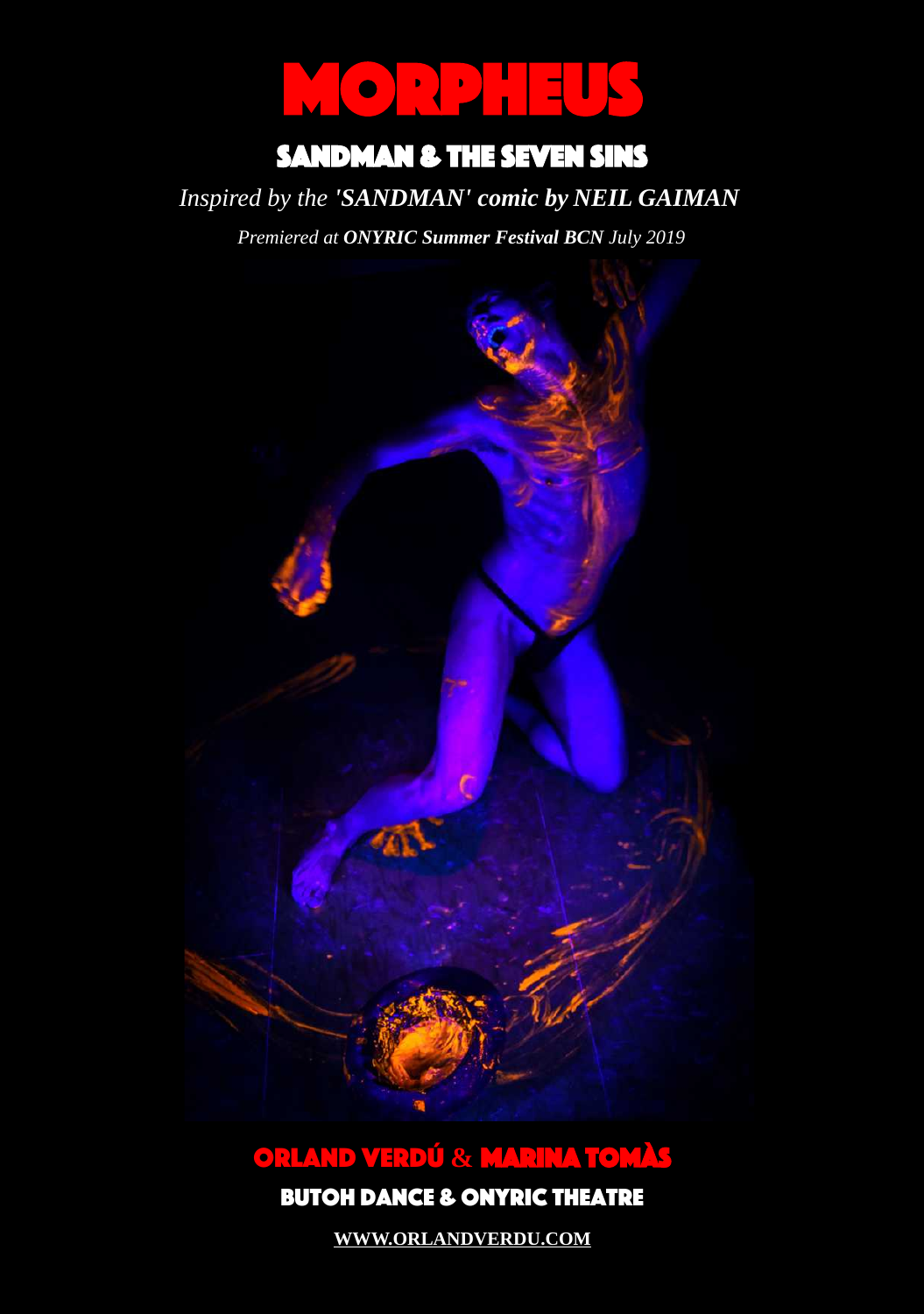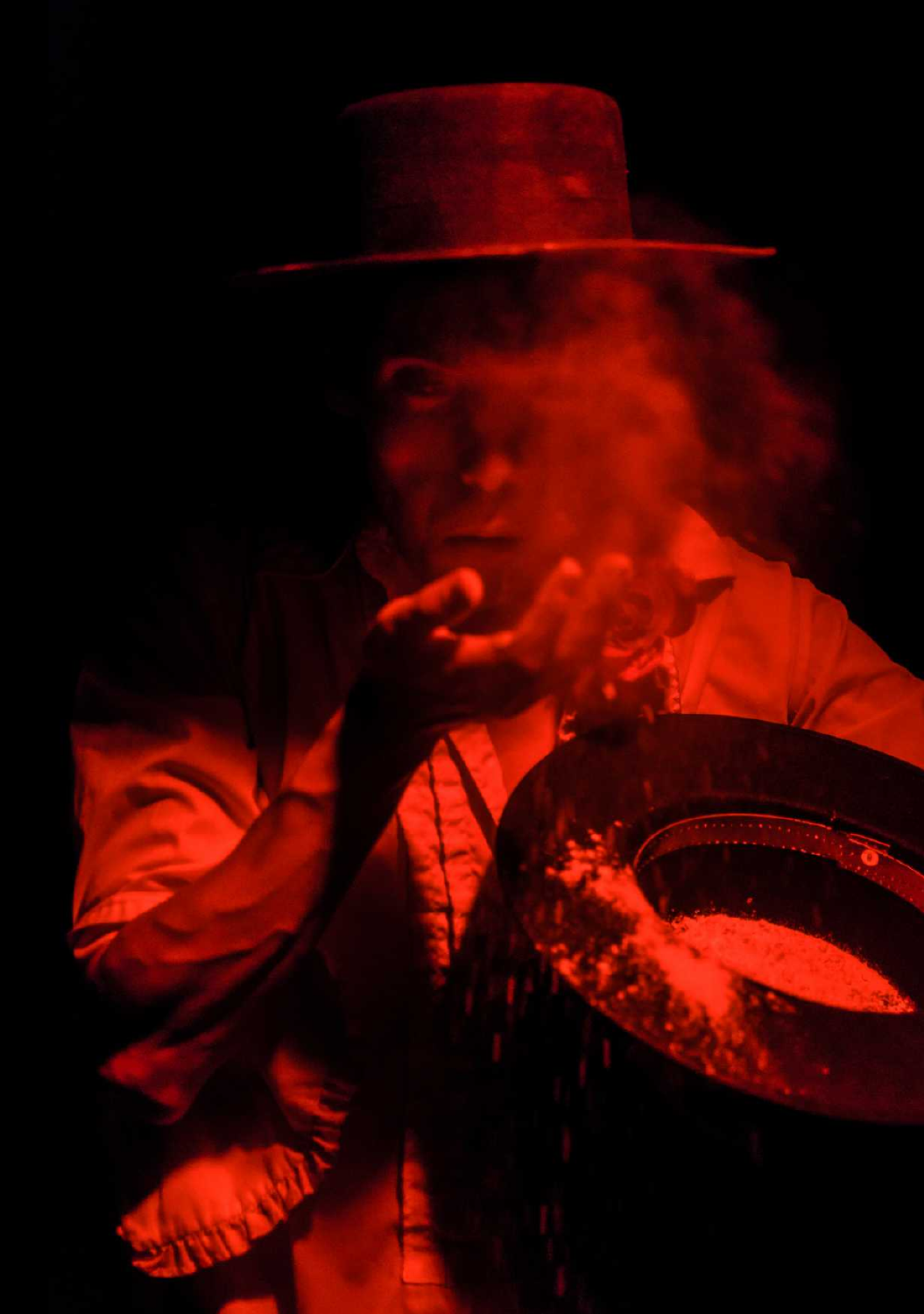#### **PRESENTATION**

*Inspired by 'SANDMAN' comic by Neil Gaiman, 'MORPHEUS: Sandman & The Seven Sins' is a work of Butoh Dance and Onyric Theatre that immerses in the story of Morpheus, the Greek deity of the dream. The dream world that surrounds this mysterious being subtly leads the viewer to his own unconscious, through a hypnotic trance of music, movement, lights and sensory textures. Through the multiple forms of the Dream, all of them illusions of the sleeping mind, and -in turn- as psychoanalysis already discovered, living and authentic images of our psyche, the viewer travels through his own hidden dream landscapes.*

*It is in this collective, archaic and mythical psyche that the various instincts of our species are found. Repressed by society and religion, our urges beat silently in the Shadow, to come alive in dreams and nightmares. It is in the pale light of the dream and its thousand bird-shaped oneiros, as Goya illustrated them, that the 7 Deadly Sins rise: the seven wounds of the soul that will shape our daytime personality.*

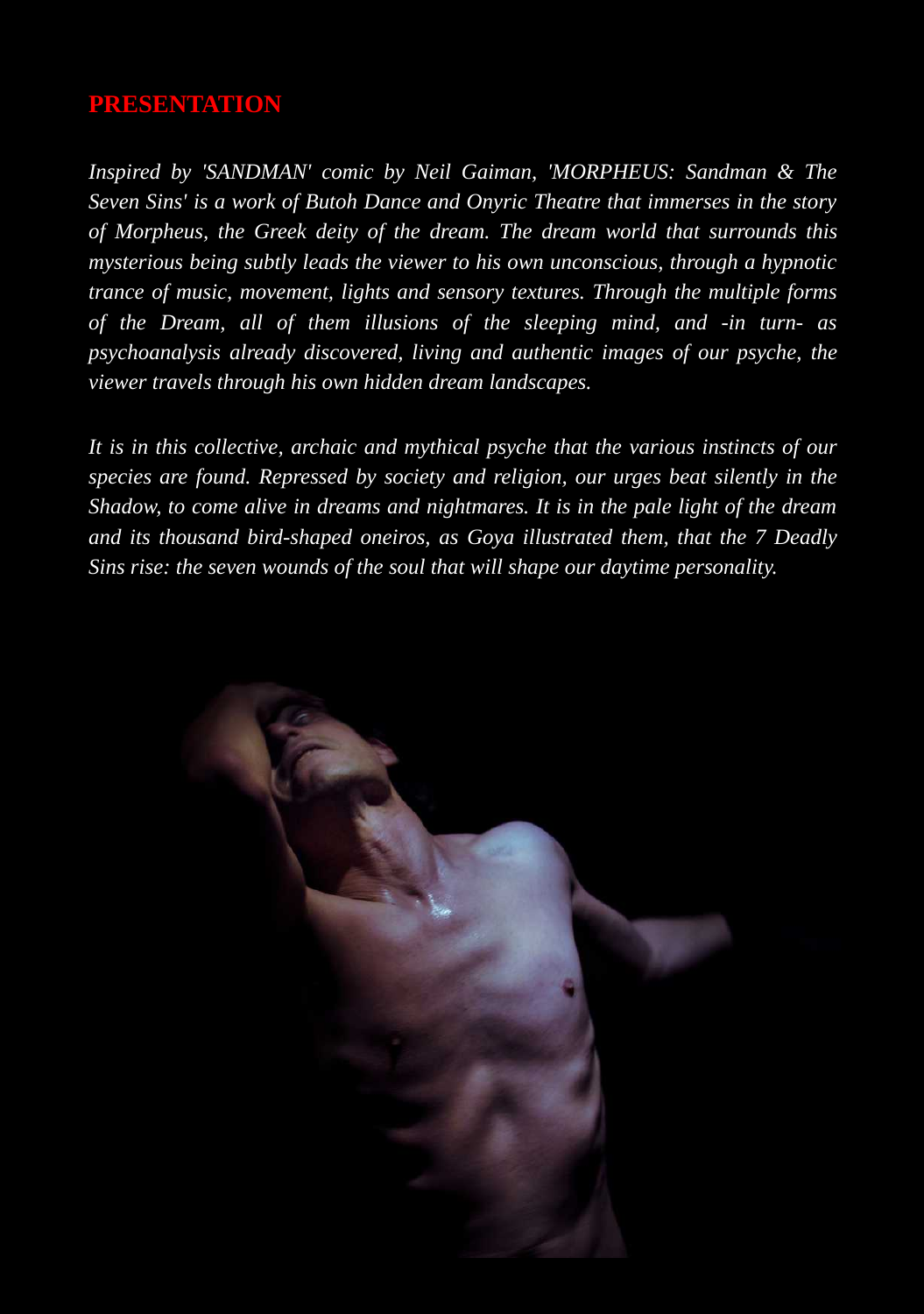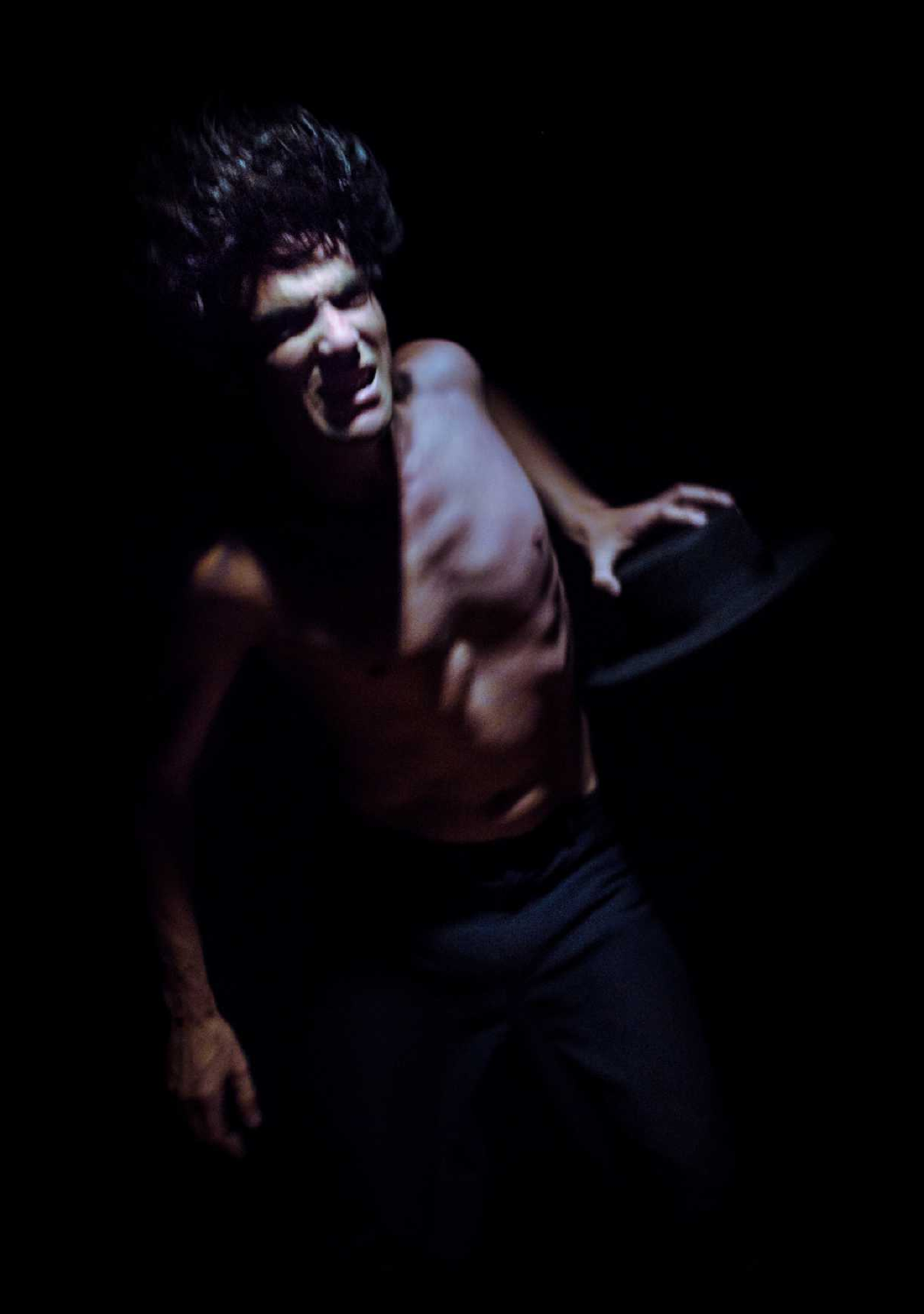#### **SYNOPSIS**

*In his journey between vigil, sleep and altered states of consciousness, Morpheus invites the viewer to reflect on the mystery that inhabits us. If life is a dream, what is your awakening? Who are we? What is, then, reality? Metamorphosis forms the heart of the butoh dance and onyric theatre, changing from one form to another. In this solo by Orland Verdú, in which he explores these changes through the live music of Marina Tomàs, the dreamlike atmosphere and the expressive art of physical poetry, they inexorably penetrate our unconscious to awaken us from our Apollonian lethargy.*

*To dream. To sleep. Or to awaken to a strange world... Maybe it's in the dream where everyone can better perceive their image; perhaps the meaning of life and the temptation of primitive knowledge begins with a dream. Perhaps our existence is nothing more than the illusory reflection of a primitive demiurge. A dreamlike being drunk with otherness.*

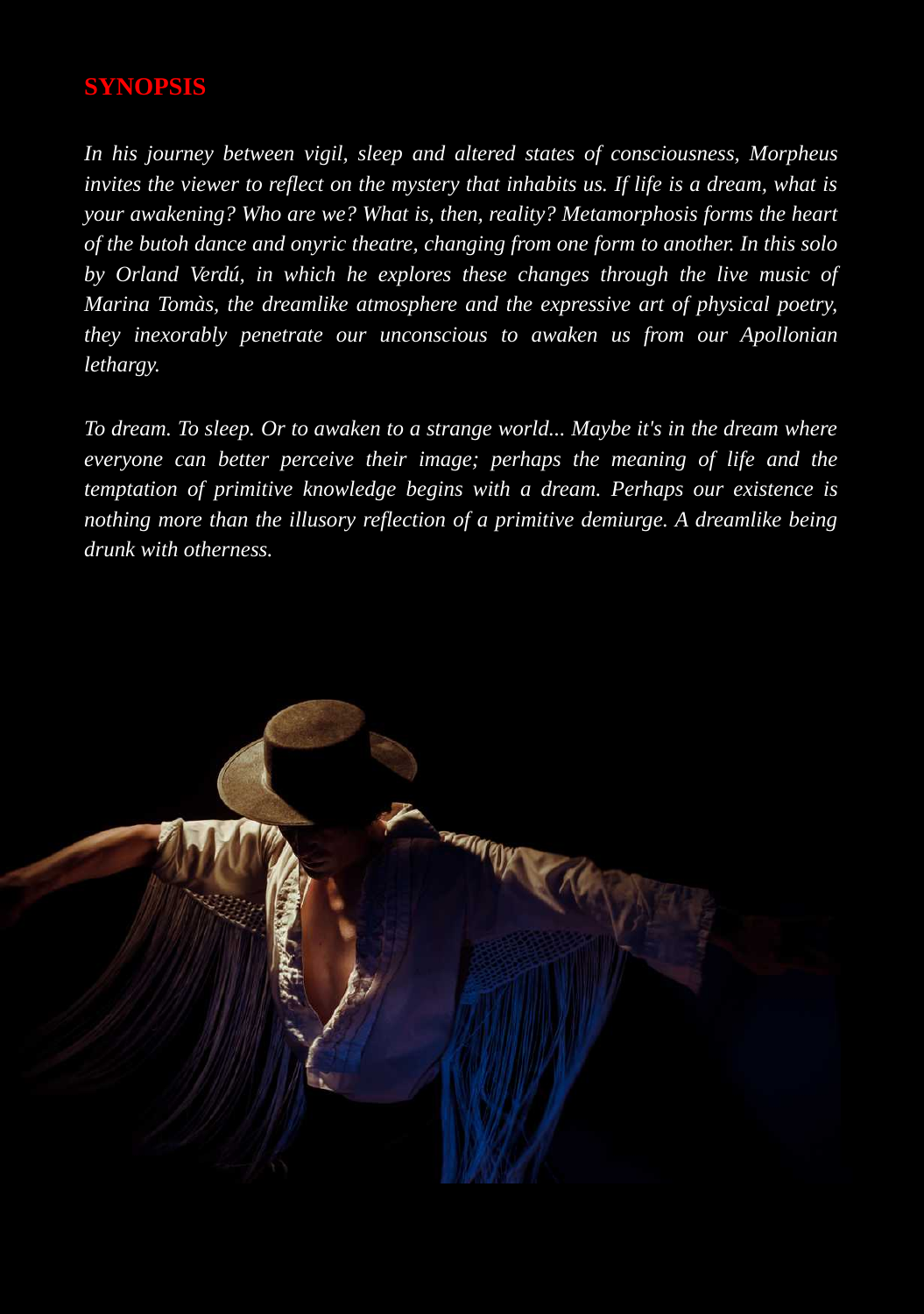## **CREDITS**

**Direction** Orland Verdú

**Butoh Dance Onyric Theatre** Orland Verdú

**Live Music** Marina Tomàs

**Lighting** Justin P Brown

**Video** Lucía Andreacchio

**Photography** Justin P Brown [MORPHEUS - Photo Gallery](https://www.orlandverdu.com/morpheus.html)

**Production Assistant** Anni Andrea Facchini

## **Duration**

 $1<sub>h</sub>$ 

### **PROMOTIONAL VIDEO**

[www.vimeo.com/351813306](http://vimeo.com/351813306)

#### **LINKS / MEDIA**

[www.orlandverdu.com](http://www.orlandverdu.com/) [www.vimeo.com/orlandverdu](http://www.vimeo.com/orlandverdu) [www.youtube.com/orlandverdu](http://www.youtube.com/orlandverdu) [www.instagram.com/orlandverdu](http://www.instagram.com/orlandverdu)

#### **PRODUCTION**

ORACLES Theatre – Grup Cultural EXEO [www.oraclestheatre.com](http://www.oraclestheatre.com/)

 **CONTACT** [info@orlandverdu.com](mailto:info@orlandverdu.com)

Tel. 0034 + 644 682 850

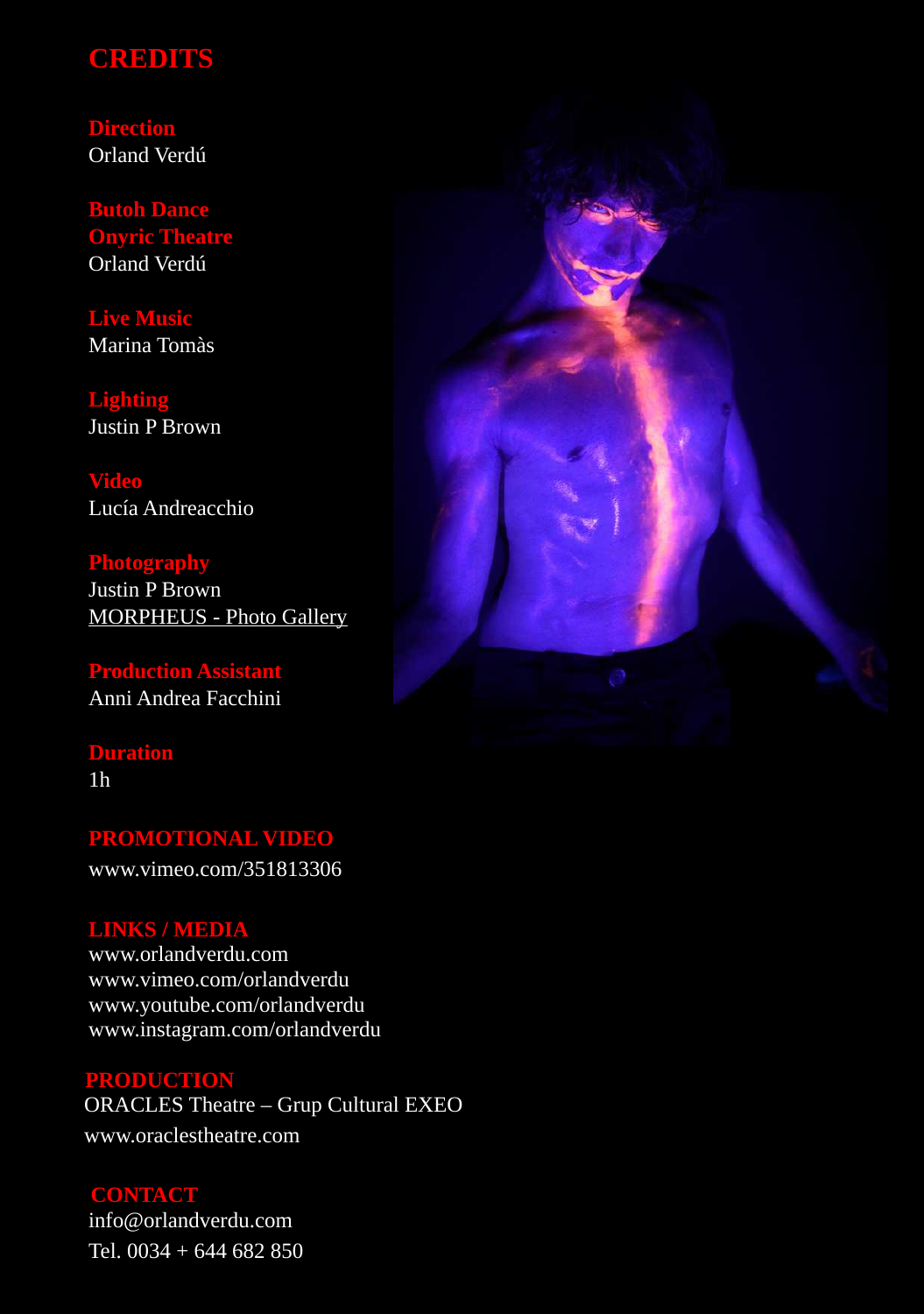#### **Biography Orland Verdú**

Director and founder of ORACLES Theatre / Studio – School of Onyric Theatre in Barcelona. Physical actor. Director. Playwright. Producer. Dancer and pedagogue in the ONYRIC Theatre method. Creator of the company ORACLES Theatre in 2013.

Throughout his career he has explored various performing arts methods: physical theatre, experimental, mask, butoh dance, sensory theatre, dramatic writing, theatre anthropology... before creating his own style, Onyric Theatre, where he delved into the Archetypes of the Collective Unconscious through images in movement and atmospheres of lucid dreaming, great emotional impact and high symbolic content.

He considers his own works as 'oracles', between the rite and the scenic work. Works that reveal themselves through an absolute sacrifice to the story (myth), in the personification of the interpreter, where his own body becomes a place of rebellion and revelation.

As a director/actor he has directed/performed the text works 'Diàlegs de Dalt i de Baix', 'Truc o tracte?' and 'Hyde Cabaret'. The following works are his Mitoh Theatre solo pieces: 'NOSTALGIA', 'PANDORA', 'DUNSINANE', 'QUASIMODO', 'ÍCARO: The last flight', 'HAMELIN: The Flaustist & The Rats', 'PINOCCHIO: The Birth of the Actor' and 'THE SKELETON WOMAN: Skeleto Anderea', performed by Ainhoa Alberdi. He is currently presenting his new butoh solo 'MORPHEUS: Sandman & The Seven Sins' with the musician Marina Tomàs.

Together with the Japanese composer Keiko Fujiie, he directs the international butoh dance project 'NAGASAKI: Wilderness Mute – Natura Morta, premiered in Barcelona at the Monastery of Sant Pau del Camp and toured in the United States in 2018, sponsored by the United Nations.

As a playwright, he was awarded the 17th Evarist García Theatre Prize of the Alicante Provincial Council (2016) for the work 'Truc or tracte?', the 2nd Prize at the VI International Contest 'Dramaturgo José Moreno Arenas' Albolote for the work «Madame Ho Lee (Ed. Carena 2013), and the 3rd Ciutat de Sagunt Theatre Prize for the work 'Diàlegs de Dalt i de Baix' (Ed. Onada 2011).

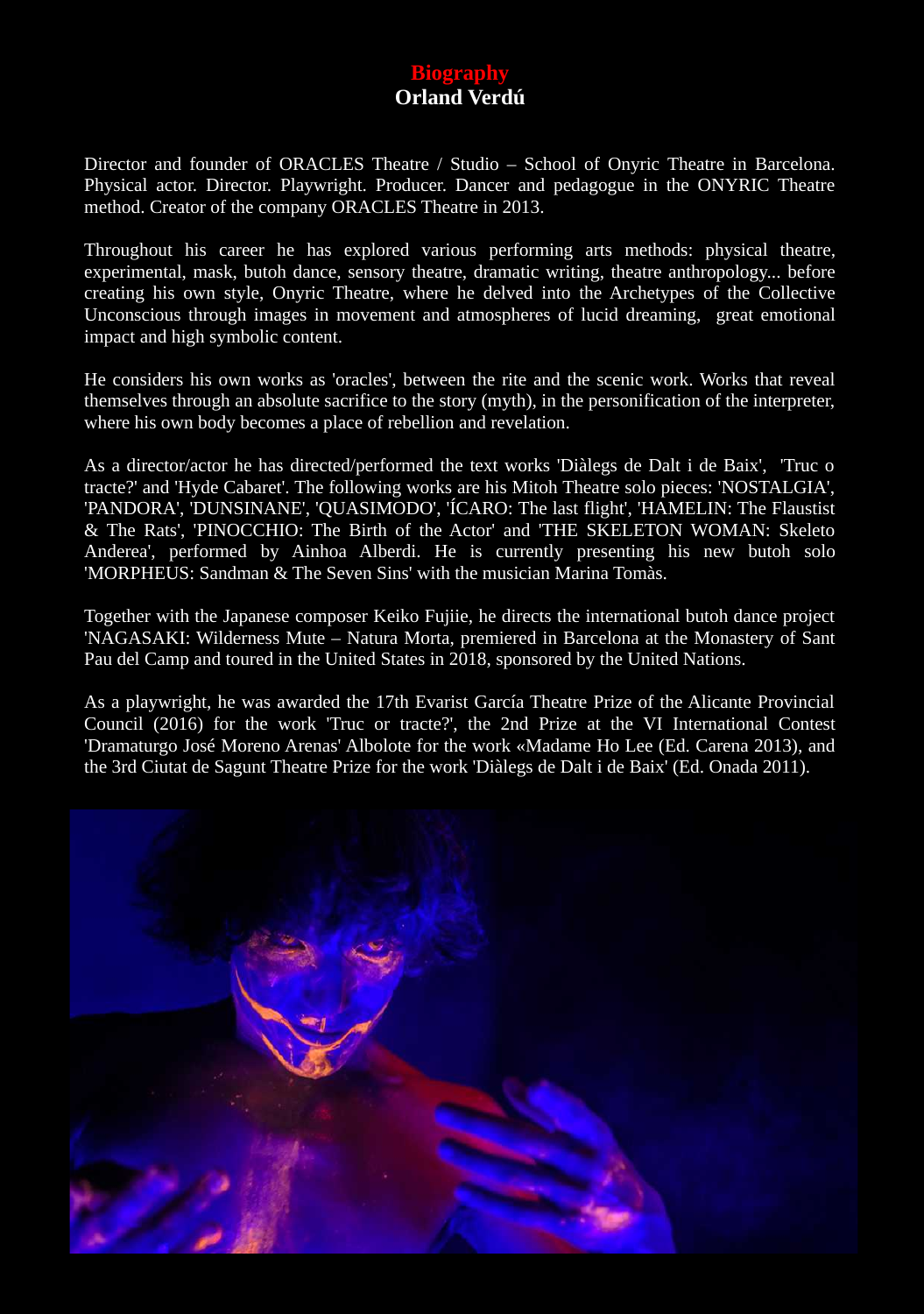# **Biography**

#### **Marina Tomàs**

Musician and composer born in Barcelona in 1993. She studied guitar, piano and singing at Escola Passatge, guitar and singing at Taller de Músics and composition at Conservatori del Liceu de Barcelona. She has also taken clarinet lessons.

She currently works with the following art performing projects:

- Guitarist and backup singer with JOINA (rap with a mixture of styles) .

- Creator of musical textures with Jaume Muñoz for the performance: '¿Qué comerán las tortugas?' ('What will the turtles eat?'), a poetical and musical performance .

- Creator of musical textures with Joana Alcoba and Silvio Fernández for the performance 'Des(a)nudarse' (Acro-shibari performance) .

- Guitarist and clarinetist with VIO'Z (French song) .

- Guitarist and backup singer with Maria Rodés for the project 'Lilith' .

- Creator of musical textures with Orland Verdú and Justin P Brown for 'MORPHEUS: Sandman & The Seven Sins'.

Previously, she had been the guitarist and arranger of 'Dones en vers' ('Women in vers'). Along with Andreu Roig, she composed the soundtrack for the theatre show 'Like si lloras' by Malnascuts (the young creation lab from the Sala Beckett). She was the clarinetist and singer for the performance 'Cuento de un hombre que huye ' by Vivir del Bolo company. She was the creator of music for the theatre performance: 'Y por eso estoy aquí" by Set Sentits company.

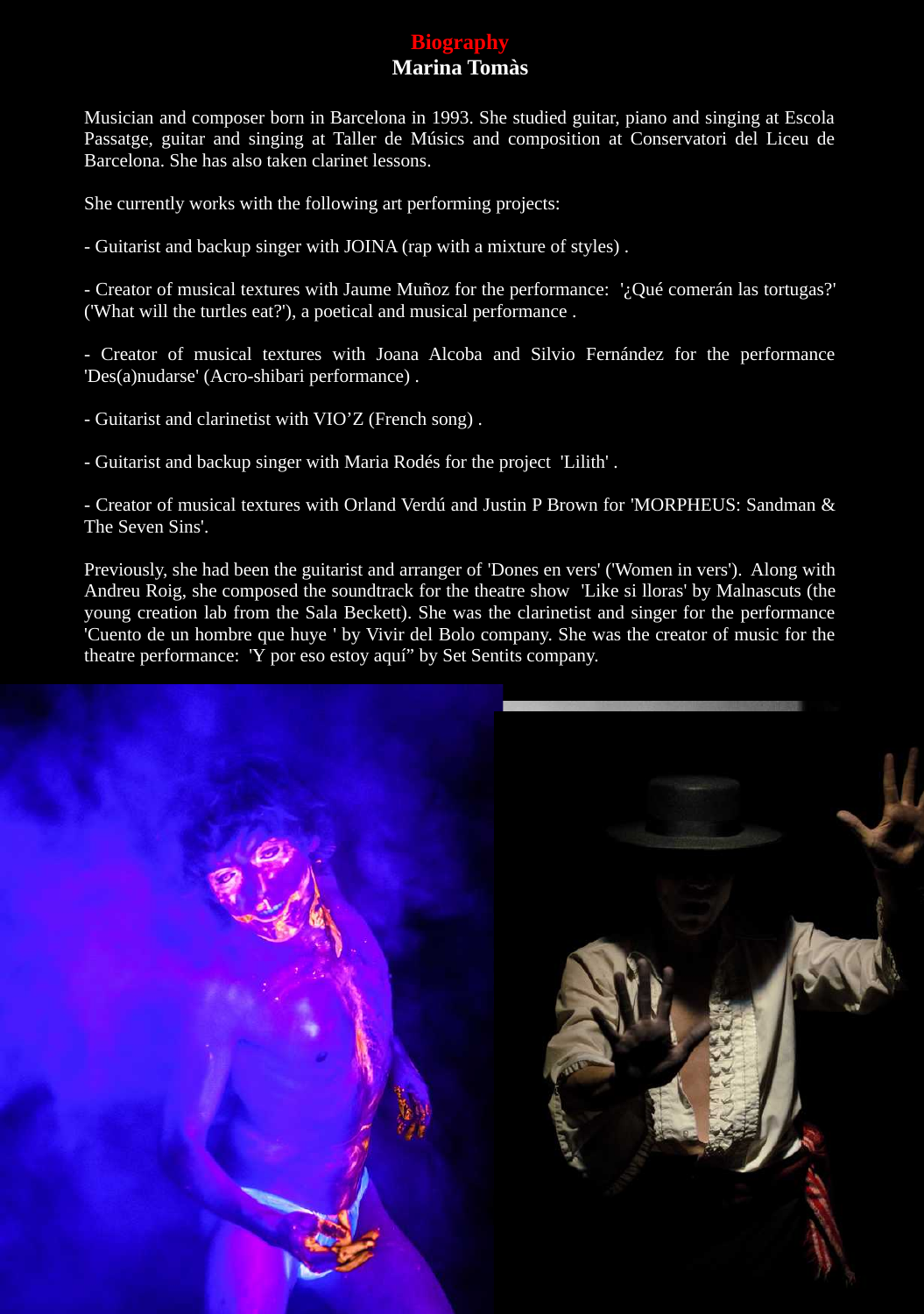

Sandman & The Seven Sins

*Inspired by the 'SANDMAN' comic by NEIL GAIMAN*

*Premiered at ONYRIC Summer Festival BCN July 2019*

butoh dance & onyric theatre

# ORLAND VERDÚ **&** MARINA TOMÀS